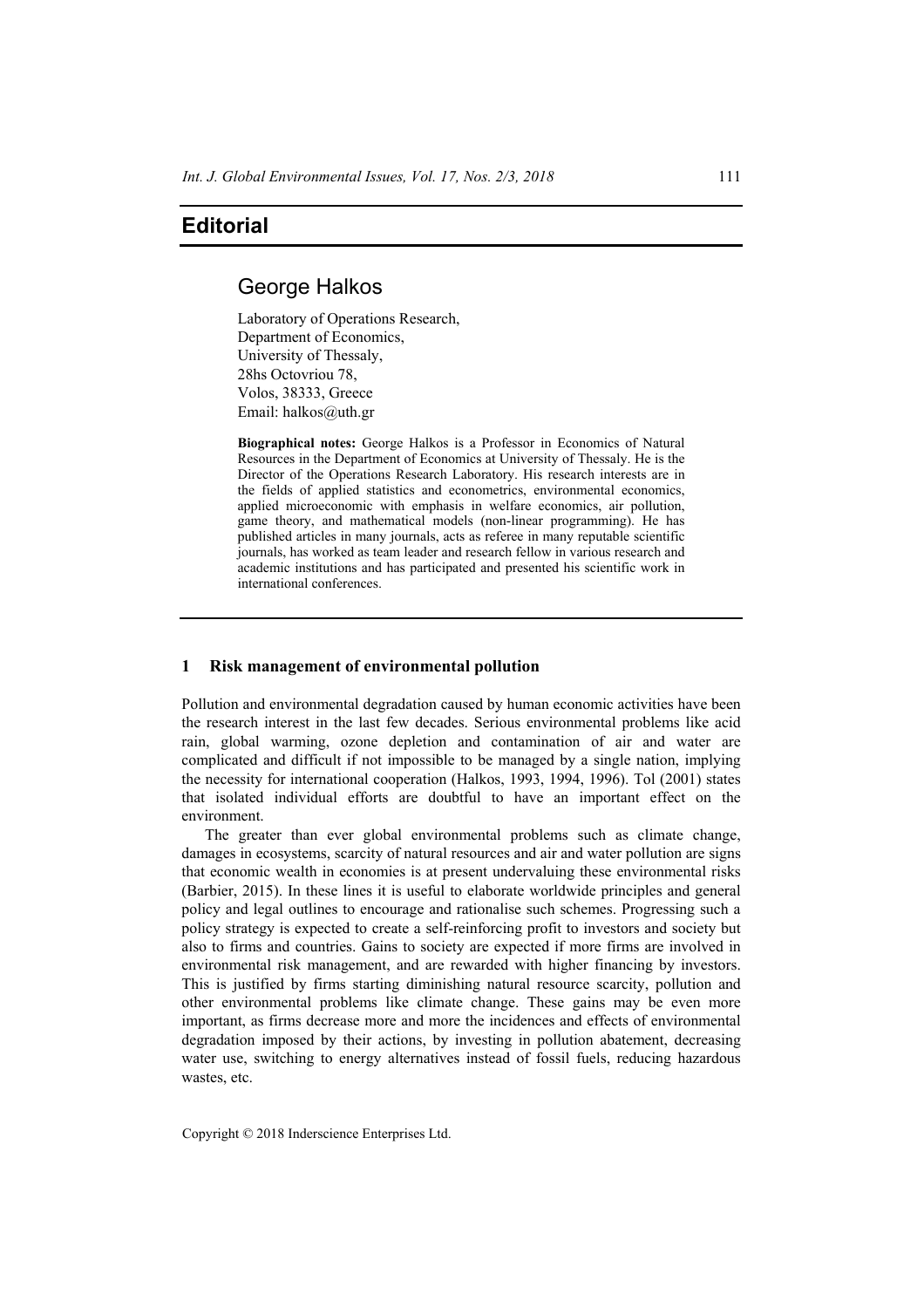#### 112 *G. Halkos*

In these lines the first paper by Barbier and Burgess illustrates the relation between environmental risk management and investment decisions. Increased environmental risk management reduces firms' total cost of capital attracting more investors. It is shown that greater environmental risk may strengthen the after-tax cost of capital for a firm. On the other hand improved firms' environmental risk management demands a variety of matching policies. The empirical findings show that environmental risk may expand the cost and the amount of firms' debt. Another impact is the rise in the after-tax cost of equity capital. That is better environmental risk management is supposed to lower firms' total cost of capital making them more appealing to investors.

Moving on and in terms of natural disasters, enormous losses of people's life and infrastructures are created by landslides generated by various factors like rainfall, soil, land use and land covers, etc. The size of landslide damages may be decreased or minimised by applying innovative landslide risk analysis models. The next paper by Velmurugan and Venkatesan uses Bayesian classification methods to construct an innovative soft Bayesian prediction model (more adequate and precise than other data mining classifications) to categorise landslide occurrences. This is performed with spatial data analysis and the help of spatial knowledge databases and global information systems in prominence regions of India.

## **2 Sustainability, environmental degradation and economic growth**

Conventional policies coping with environmental problems by using an ex-post management are likely to cause disturbing and permanent results to the environment (Zofio and Prieto, 2001). These circumstances started to alter from the Earth Summit in Rio in June 1992. Since then, a large number of countries have adapted sustainable development and sustainability principals (Callens and Tyteca, 1999).

Sustainability is multidimensional and encloses socio-economic, biological and ecological features. Eco-efficiency may be considered as an important tool of sustainable development. Kuosmanen and Kortelainen (2005) classify eco-efficiency as the skillfulness to create the maximum level of economic production with the least feasible environmental degradation. Obviously the concept of eco-efficiency includes both economic and ecological features and can be employed both at firm and country level.

Huppes and Ishikawa (2005) observe that eco-efficiency is a misunderstood notion expressing the four possible natures of eco-efficiency, namely environmental productivity, intensity, cost improvement and cost-effectiveness. For these ratios a rise in economic actions may be regarded as a negative environmental aspect, a rather static view of the reality (Porter and van der Linde, 1995) but this may be not the case in a dynamic viewpoint. For a firm or a country to attain dynamic competitiveness it is necessary to support sustainable development and researchers have to offer policy makers adequate measurements of eco-efficiency and sustainability. As a result, economic performance measures require adjustment to include environmental effects.

In these lines, an extensively used method is the creation of environmental indices using data envelopment analysis (DEA). DEA is a suitable technique for measuring efficiency when there is a necessity to combine multiple inputs and outputs measured in different units into a single index. Then DEA estimates efficiency of decision making units, employing inputs to produce outputs. DEA as a *non-parametric method* relies on mathematical programming to identify efficient frontiers and generate effective entities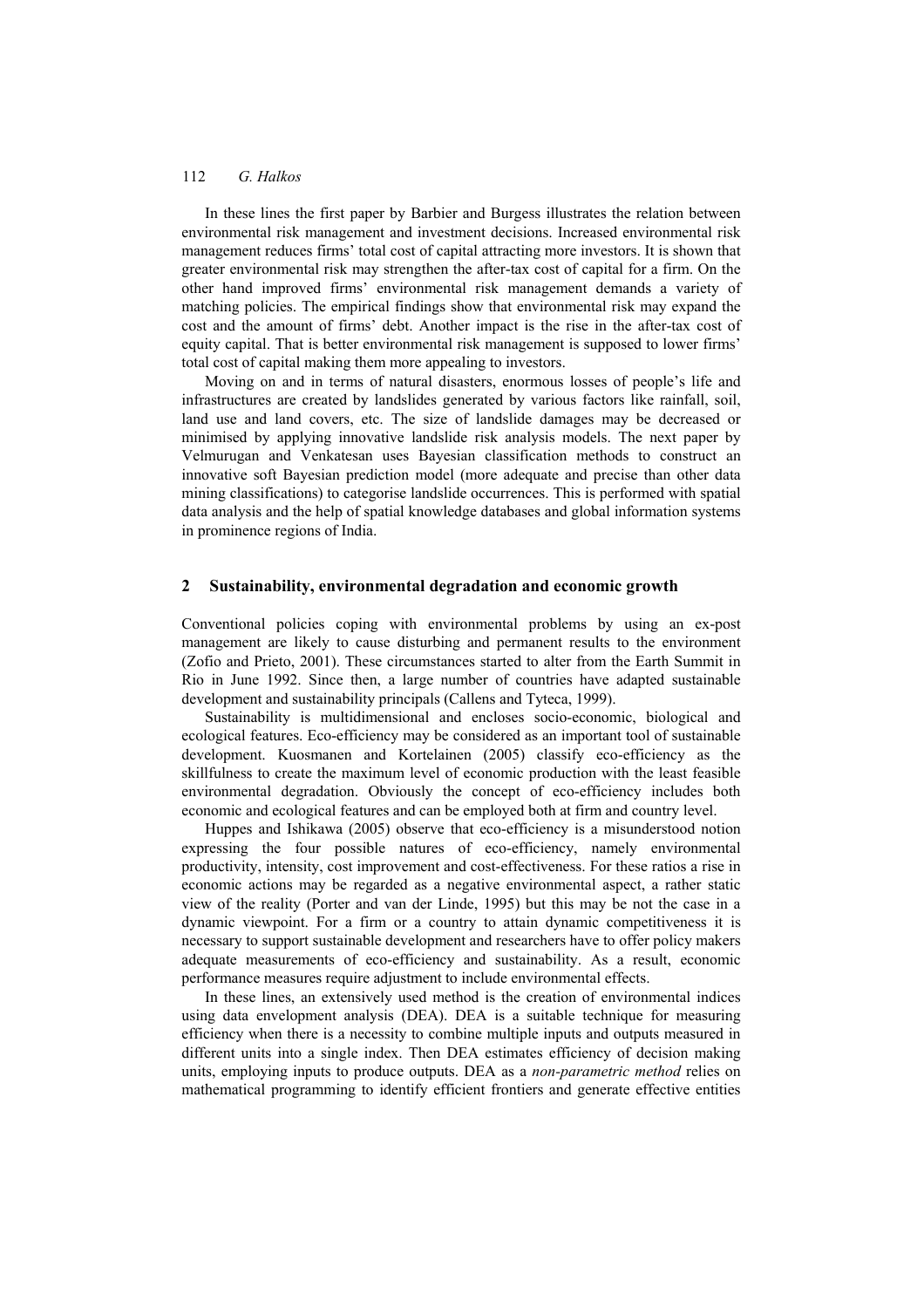#### *Editorial* 113

that endow with benchmarks for measuring DMUs comparative efficiency. DEA allows for technical efficiency under constant and variable returns to scale and also the Malmquist index and its components (Halkos and Salamouris, 2004; Halkos and Papageorgiou, 2016; Bampatsou and Halkos, 2016, 2017). A consideration of each DMU's productivity is summarised in productivity gains due to improvements in efficiency and technological progress, improvements in efficiency but with productivity losses, technological progress but with productivity losses, productivity gains when efficiency change equals to technological change, and productivity loss when efficiency change equals to technological change.

The paper by Bampatsou et al. uses an input oriented DEA model with constant returns to scale, aggregating both productive and ecological factors into a comprehensive index of total factor productivity (Malmquist) to reveal the total factor productivity index for the EU15 countries with the use of panel data on energy consumption for the time span 1995 to 2011. Apart from calculating the total factor productivity change index its driving forces are also recorded demonstrating if productivity gains stem mainly from improved efficiency or as a consequence of technological progress. It is also shown if the overall development is more driven by input-saving or environmental-saving processes. The comprehensive breakdown facilitates decision makers with more insights into the driving forces of productivity gains or losses.

The empirical finding reveal that technical progress influencing the capacity to optimally combine inputs and outputs is the main feature for the instantaneous rise of desirable output and decline of undesirable by product for most decision making units for the sample time period. The highest values of productivity gains are attained when the annual average growth of efficiency change is higher than one and lower than the annual average growth of technical efficiency. Conversely, the lowest values of productivity gains can be attained when annual average growth of efficiency change is lower than one and lower than the annual average growth of technical efficiency.

Moving on the relationship of air pollution and economic growth may be explored testing the validity of the environmental Kuznets curve hypothesis (Halkos, 2003, 2013, 2015). In these lines the study by Rudenko considers the hypothesis of the inverted U-shaped interdependence between environmental damage from air pollutant emissions and economic growth expressed by the gross regional product per capita in the Arctic regions of Russia. With the use of a panel data for 2000–2014, fully modified ordinary least squares panel long-run estimates proposed by Pedroni is applied to explore the validity of this hypothesis. It is fount that all regions of the Russian Arctic are on the increasing part of the curve with economic growth having no beneficial environmental effect in the Arctic. The necessity of concentrated policies and incentives to reduce air pollutant emissions in the Russian Arctic is emerging.

#### **3 Sustainable tourism and environmental management**

Sustainable tourism is an important matter for local and global communities because of several harmful matters on tourist destinations. By realising the benefits from sustainable development, firms and societies can make attempts to incorporate these notions into their every day business practices. However achieving sustainability is not easy and the implementation of sustainable development sometimes may fail as it is a long-term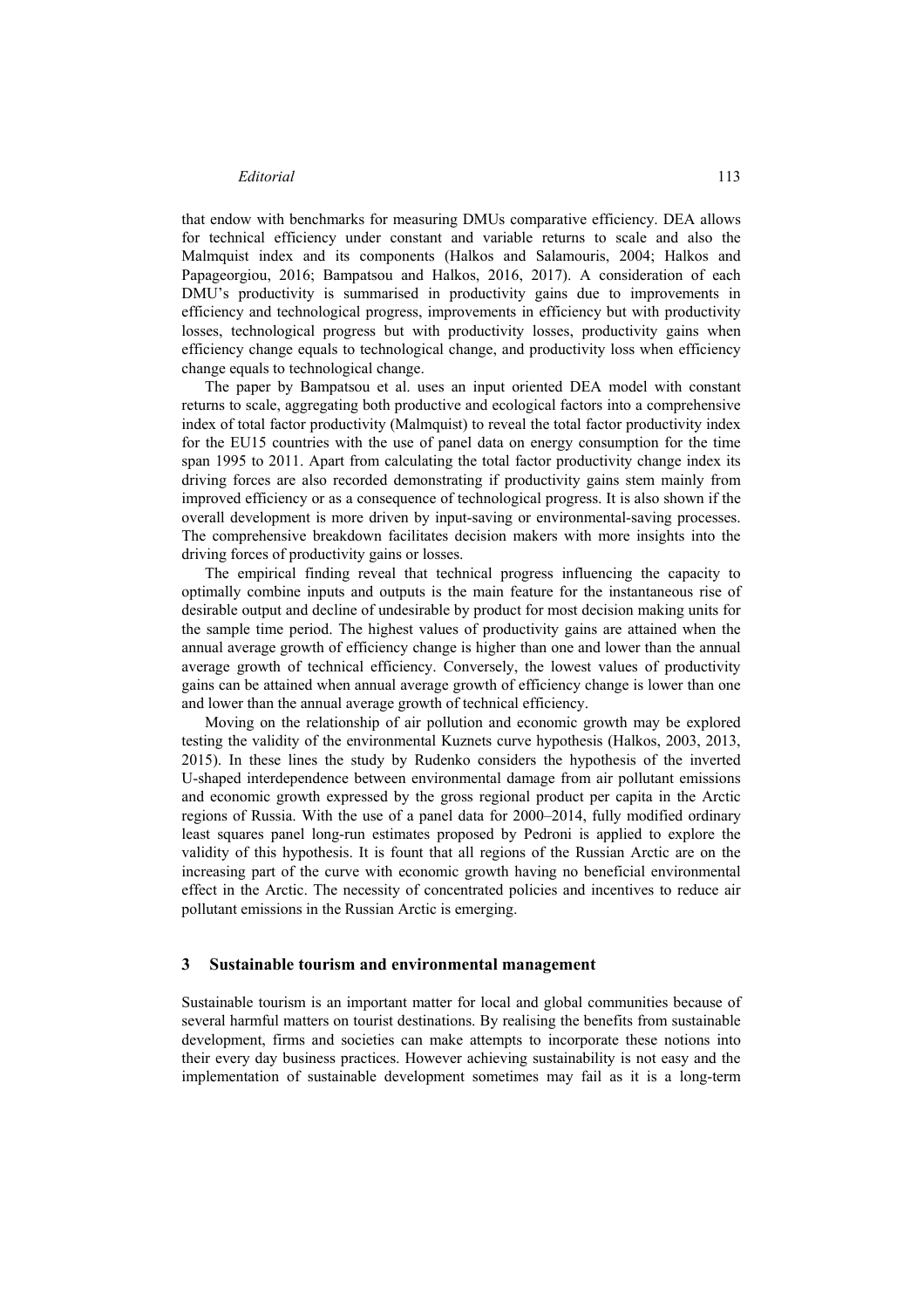#### 114 *G. Halkos*

process demanding enormous financial and human resources, while its benefits become evident gradually and are likely only in a long-term point of view. Successful accomplishment of sustainable development demands adequate management systems and methods integrating them into the general strategy of the firm.

In these lines the paper by Giannoukou and Beneki aims to present the factors, procedures and frameworks for a firm to effectively create, retain, progress and manage sustainable tourism development. These are appropriate and related to firms in the tourism industry like tourism agents, tour operators, hotels and restaurants. The results stem from developing sustainable tourism performance criteria and indicators divided into four key perceptions, namely institutional, economic, socio-cultural and environmental. For integrating these perceptions the tourism sustainability balance scorecard as management tool and methodology of the traditional balanced scorecard is expanded further identifying the causal relation between factors of firms in establishing priorities and targets rationally. This is a first effort to create guidelines for the design and planning of sustainability strategies in tourism sector.

The study by Escalante et al. tries to reveal alternative methods to cope with difficulties of cave sustainability in system dynamics. System dynamics permit different approaches in analysing the whole tourist cave system and the various social, economic, and ecological factors ensuring that they are integrated for sustainability. For this reason two main policies for cave tourism sustainability are used to simulate long-run sustainability. To explore the dynamic effects of policies a case study is performed on an emerging cave destination in the Philippines finding that combining dynamic pricing and vegetation improvement is the best management policy to guarantee sustainable tourism in running the cave system. The empirical findings from this work establish general insights dependent with certain climatic conditions that require careful concern on differences among case specific values like carbon dioxide emission levels and calcium ion concentration.

On the other hand, appropriate and thoughtfully planned environmental management policies are important in protecting the environment. Suitable valuation of direct and indirect environmental values seems to be a priority of achieving sustainability. In these lines the study by Guta and Thiam discusses the disputes and opportunities related to the function of forestry in promoting water-energy and food security in Ethiopia. The historical and institutional context of forest management policy in the country are concisely highlighted first with an expressive framework taking into consideration interconnections emerging from simultaneous natural resources uses to follow. This proposed framework takes into account the competing activities between forest and other natural resources like water, energy and agricultural land use. The institutional situations and governance forms encouraging nexus management approaches are outlined. In this way necessary policy innovations to attain optimal economic and non-economic values of forest and other alternative natural resources practices are discussed. It is shown that current interactions detected between forestry management practices and water-energy-food security nexus create institutional coordination problems. These occur from heterogeneity between stakeholders in each associated sector (water, energy or food) requiring the promotion of a better organisation effort to permit all involved stakeholders to obtain a general platform to express their concerns and access considerable comprises.

Finally, the last study by Nayak et al. examines the concepts of poor households living in and near an Indian national park (the Bhitarkanika), looking at the concepts of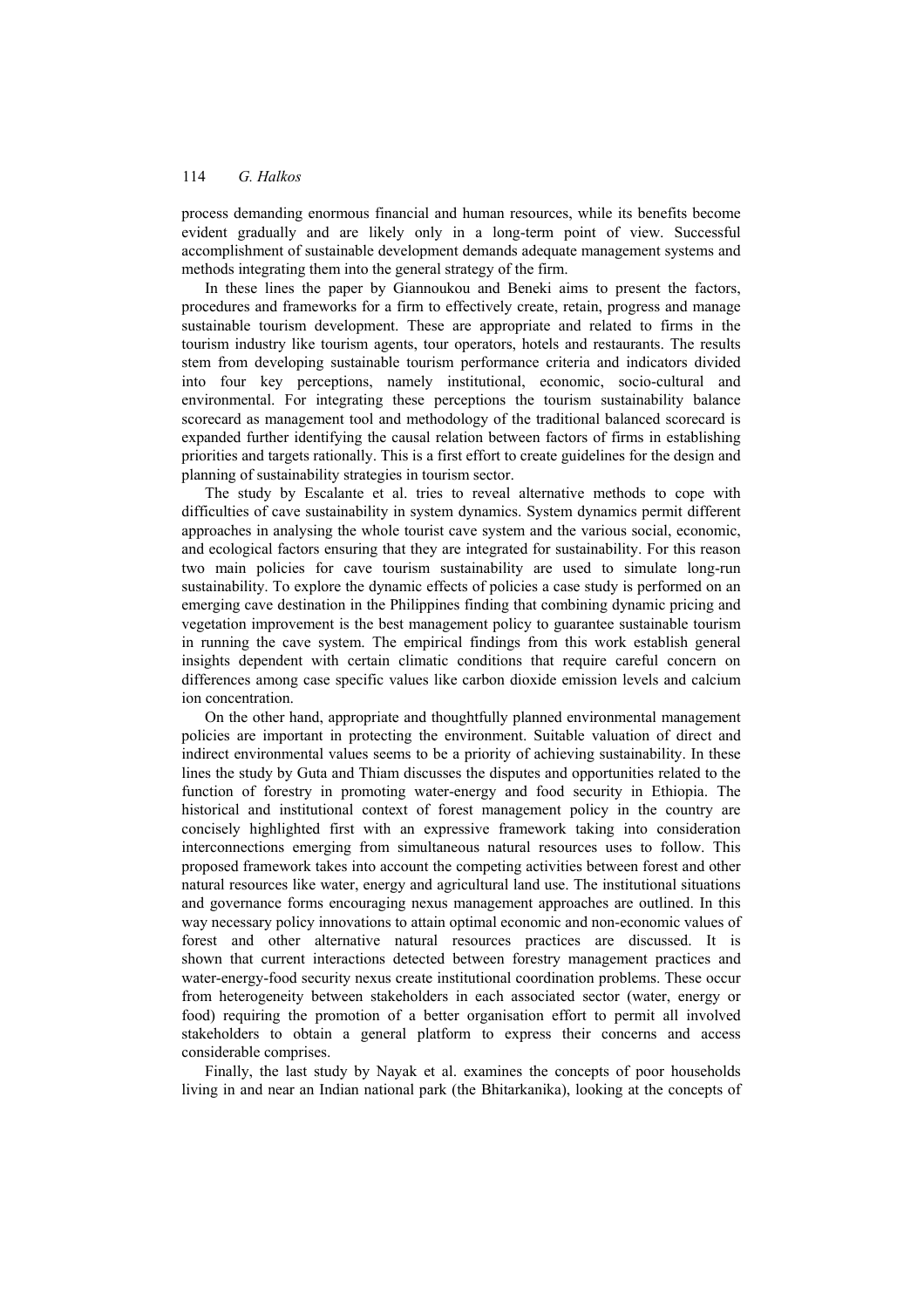#### *Editorial* 115

*conservatism* and *environmentalism* of the poor as a theoretical basis. Primary research is used for extracting values and motives hold to conserve this unspoiled beauty. Respondents, despite their low income levels, consider the non-use value important to conserve this mangrove wetland. Willingness to pay in terms of labour hours is almost 296 times higher than their WTP in terms of annual cash. Obviously different types of values related with conservation and non-use values form require full attention as important parts in such conservation, demanding recognition in policy decision making processes for sustainability.

### **4 Policy implications**

Relying on the empirical findings of the studies presented a number of policy implications emerge. Specifically:

- Environmental risk may increase both the cost and the amount of firm's debt with a rise in the after-tax cost of equity capital. This implies that improved environmental risk management may reduce total cost of capital making firms more attractive to investors.
- In categorising landslide incidences, Bayesian classification methods may be used to construct more adequate and precise classifications like soft Bayesian prediction models.
- Technical progress affecting the ability to optimally merge inputs and outputs is the main feature for the simultaneous increase of desirable output and reduction of undesirable by products.
- In examining the income pollution relationship in the regions of the Russian Arctic the need of specifically focused policies and motives to cut down air pollution becomes apparent.
- Sustainable tourism performance criteria and indicators may be divided into four key insights: institutional, economic, socio-cultural and environmental.
- Specific climatic conditions require cautious consideration of the differences between case specific values like  $CO<sub>2</sub>$  emissions and pollutants' contents concentrations.
- Recent interactions between forestry management practices and water-energy-food security nexus generate institutional coordination difficulties with the heterogeneity between stakeholders in the sectors involved (water, energy or food) to require encouragement of better organisation effort allowing stakeholders to express their concerns.
- Apparently dissimilar kinds of values associated with conservation and non-use values require full attention in the nature's protection together with policies encouraging sustainability.